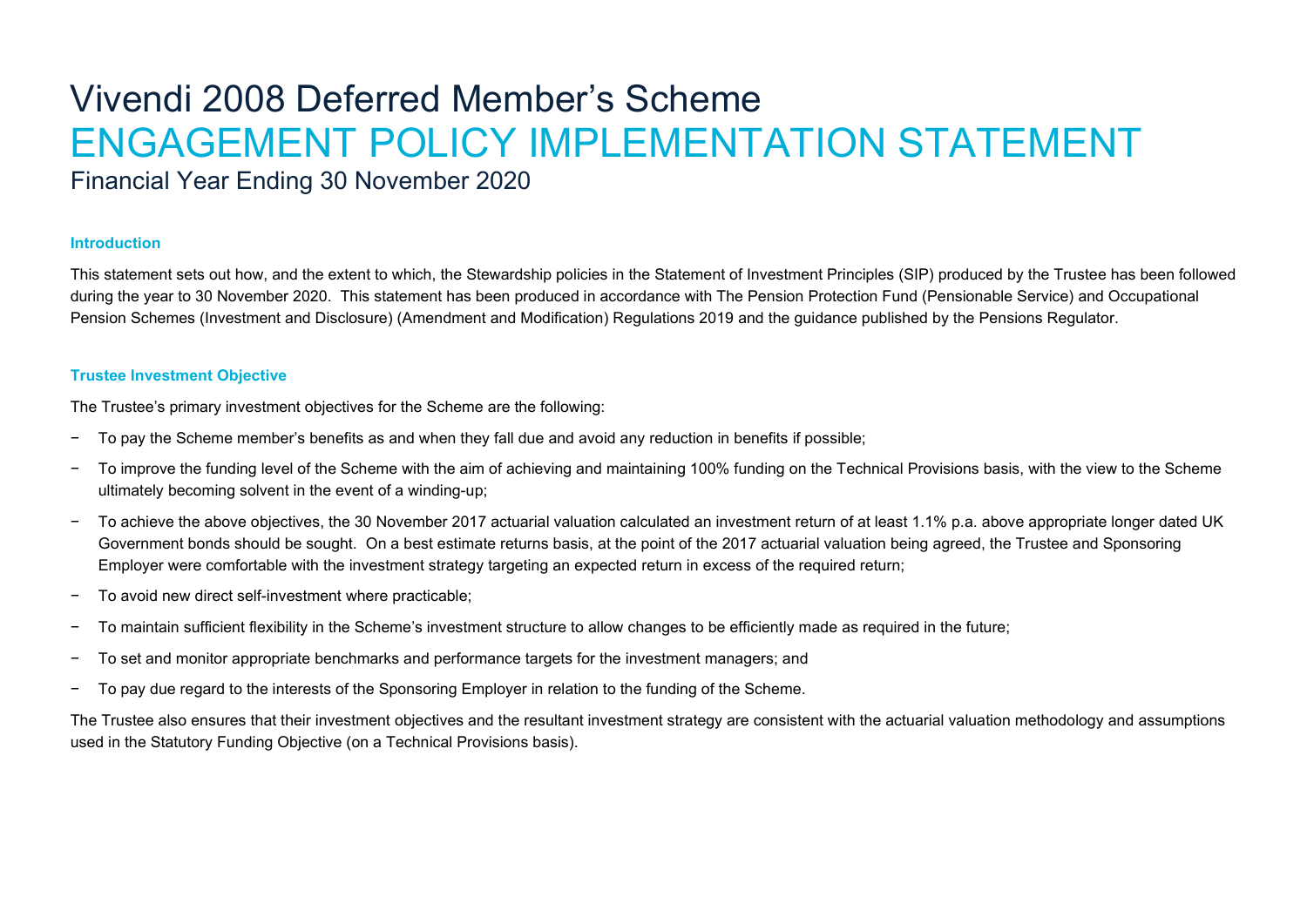Given the nature of the liabilities, the investment time horizon of the fund is potentially long term (i.e. several decades), although opportunities for risk transfer (e.g. by purchase of bulk annuities) could reduce the time horizon materially.

The Trustee expects to achieve a return in excess of the level assumed by the Scheme Actuary for Technical Provisions, except to the extent that investment gains to date allow the Trustee to pursue a lower risk, lower return strategy while still expecting to meet the Scheme's funding targets.

Further details in relation to the investment strategy are set out in the latest SIP.

The Trustee and the Sponsoring Employer are comfortable that the expected return on assets is sufficient to comfortably support the discount rate.

## **Statement of Investment Principles**

During 2020, new legislation was introduced with the aim of improving transparency around pension scheme trustee engagement with asset managements in five key areas. The Trustee had updated the SIP, to reflect its policies in these areas, by September 2020

In January 2021, the SIP was further updated to reflect changes to the Scheme's investment strategy, namely the disinvestment from the two diversified growth funds with Invesco Asset Management Limited and the implementation of two new diversified growth strategies, managed by Ruffer LLP and Man AHL.

# **Policy on ESG, Stewardship and Climate Change**

The Trustee understands that they must consider all factors that have the potential to impact upon the financial performance of the Scheme's investments over the appropriate time horizon. This includes, but is not limited to, environmental, social and governance (ESG) factors.

The Scheme's SIP includes the Trustee's policies on ESG factors, stewardship and Climate Change. The ESG policies were last reviewed in July 2019. The Trustee keeps their policies under regular review, with the SIP subject to review at least triennially.

The Trustee have concluded that the decision on how to exercise voting rights should be left with their investment managers, who will exercise these rights in accordance with their respective published corporate governance policies. This includes, but is not limited to, decisions surrounding the selection, retention and realisation of investments within their mandates.

Page 2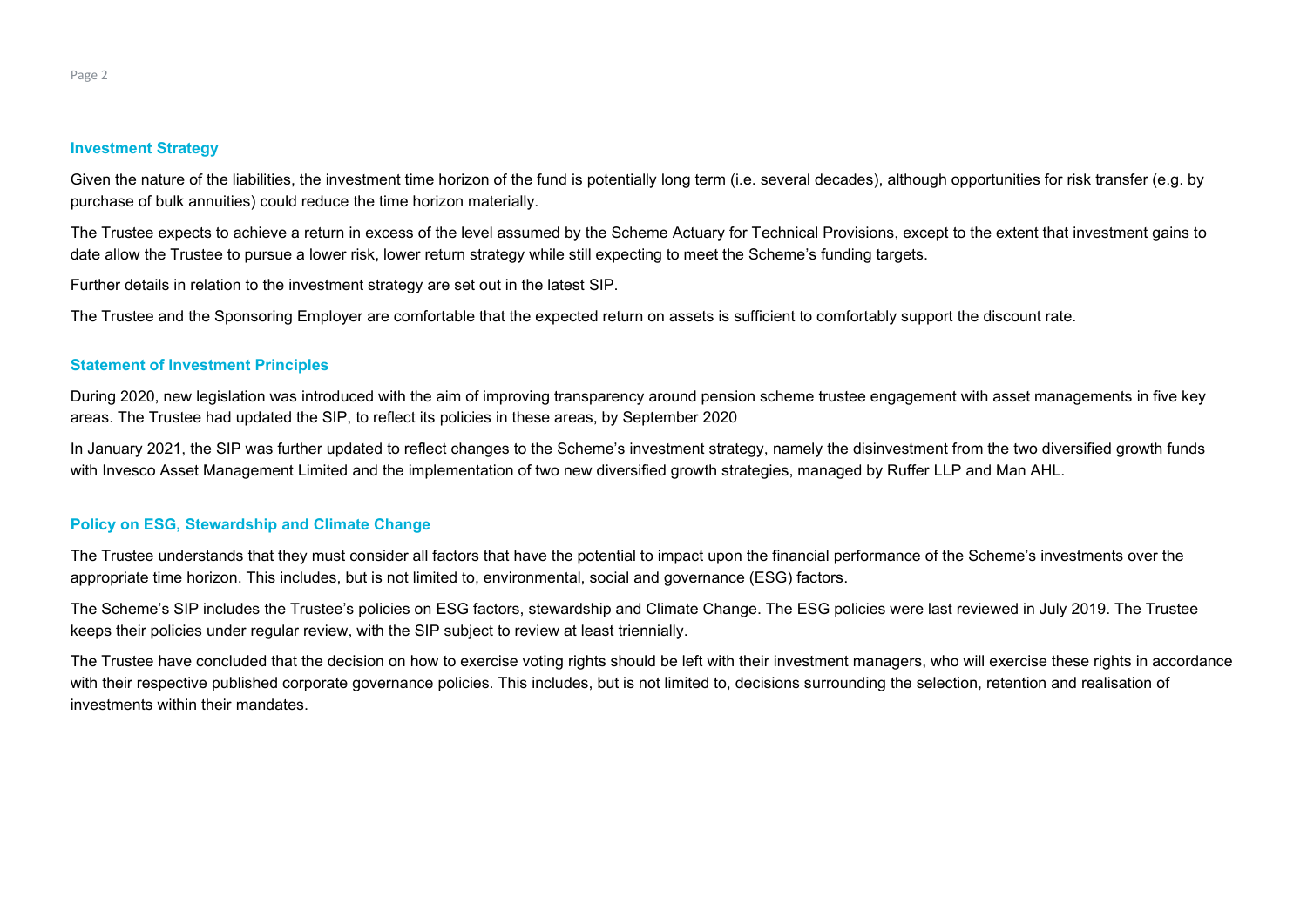Page 3

#### **Scheme's Investment Structure**

The Scheme's assets are invested in pooled funds. The current investment managers (as at 30 November 2020) are:

| <b>Investment Manager</b>                      | <b>Asset Class</b>                 | <b>Mandate Objective</b>                                                                                                                |
|------------------------------------------------|------------------------------------|-----------------------------------------------------------------------------------------------------------------------------------------|
| Insight Investment Management (Global) Limited | <b>Liability Driven Investment</b> | To hedge 100% of the Scheme's total Technical<br>Provisions liabilities against changes in interest rates<br>and inflation expectations |
| <b>Ruffer LLP</b>                              | Diversified Growth Fund            | Does not target a specific level of returns but aim to<br>preserve and generate capital growth over the<br>medium to long term          |
| Man AHL                                        | Diversified Growth Fund            | Does not target a specific level of returns but aim to<br>preserve and generate capital growth over the<br>medium to long term          |
| Newton Investment Management Limited           | Diversified Growth Fund            | Exceed a cash-based benchmark by a specified<br>amount (1 Month LIBOR + $3.3\%$ p.a.)                                                   |
| Nordea Limited                                 | Diversified Growth Fund            | Exceed a cash-based benchmark by a specified<br>amount (3 Month LIBOR + $3.3\%$ p.a.)                                                   |

These investments are expected to outperform the Liability Benchmark over the longer term.

# **Engagement**

In the year to 30 November 2020, the Trustee engaged with the recently appointed Ruffer LLP and Man AHL on matters pertaining to ESG, stewardship and climate change, before the diversified growth strategies were implemented. The Trustee was impressed by both managers' ESG integration into their investment processes and had no concerns that would prevent the Scheme from investing in the selected funds.

### **Voting Activity**

The Scheme has no direct relationship with the companies whose stocks it is ultimately invested in, and therefore no voting rights in relation to the Scheme's investments. The Trustee has therefore effectively delegated its voting rights to the managers of the funds the Scheme's investments are ultimately invested in.

The Trustee has not been asked to vote on any specific matters over the Scheme year and has not appointed a proxy voter.

Nevertheless the table below sets out a summary of the key voting activity of the pooled funds for which voting is possible (i.e., all funds which include equity holdings) in which the Scheme's assets are ultimately invested over the financial year: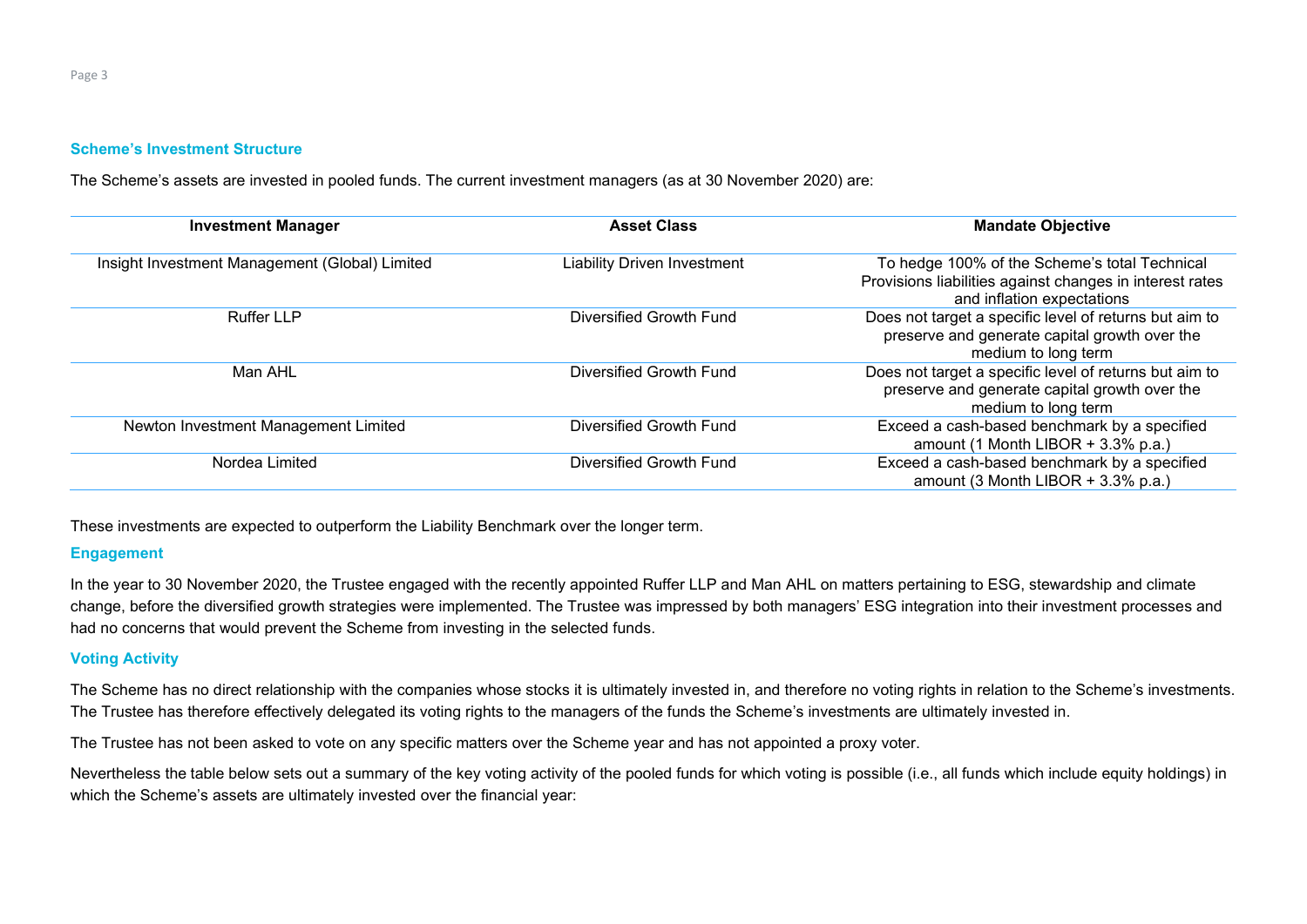| Manager / Fund                                        | Proxy voter used?                                                                                                                                                                                                                                                                                                             | Votes cast     |                                                   | <b>Most significant votes</b> | Significant vote examples                                                                                                                                                                                                                                                                                                                                     |                                                                                                                                                                                                                                                                                                                                                                                                                                                                                                                                                                                                                                                                                                                      |
|-------------------------------------------------------|-------------------------------------------------------------------------------------------------------------------------------------------------------------------------------------------------------------------------------------------------------------------------------------------------------------------------------|----------------|---------------------------------------------------|-------------------------------|---------------------------------------------------------------------------------------------------------------------------------------------------------------------------------------------------------------------------------------------------------------------------------------------------------------------------------------------------------------|----------------------------------------------------------------------------------------------------------------------------------------------------------------------------------------------------------------------------------------------------------------------------------------------------------------------------------------------------------------------------------------------------------------------------------------------------------------------------------------------------------------------------------------------------------------------------------------------------------------------------------------------------------------------------------------------------------------------|
|                                                       |                                                                                                                                                                                                                                                                                                                               | Votes in total | <b>Votes against</b><br>management<br>endorsement | abstentions                   | (description)                                                                                                                                                                                                                                                                                                                                                 |                                                                                                                                                                                                                                                                                                                                                                                                                                                                                                                                                                                                                                                                                                                      |
| <b>Nordea Diversified</b><br>Return Fund <sup>1</sup> | <b>ISS</b> - for technical expertise<br>and voting platform, as well<br>as their global reach and<br>analysis.<br>NIS - recommendations only.<br>Nordea makes its own voting<br>decisions                                                                                                                                     | 1,381          | 166                                               | 6                             | Significant votes are those cast to<br>prevent outcomes that are severely<br>against the firm's principles. The<br>process stems from first identifying<br>the most important holdings, based<br>on size of ownership, size of holding,<br>ESG reasons, or any other special<br>reason. From there, Nordea<br>benchmarks the proposals against its<br>policy. | Oracle - A vote "for" reporting on gender pay gap.<br>Nordea thinks Oracle is lagging other large IT<br>companies when it comes to reporting on gender pay<br>gap. Nordea will continue to support shareholder<br>proposals on this issue as long as the company is not<br>showing substantial improvements.<br>Nike $-$ A vote "against" an executive officer's<br>compensation. Nordea finds that bonuses and share<br>based incentives should only be paid when<br>management reach clearly defined and relevant<br>targets which are aligned with the interest of the<br>shareholders. For a large part of the incentive<br>program, Nordea note that performance targets are<br>still lacking.                  |
| <b>Newton Real Return</b><br>Fund                     | $ISS$ – for purpose of<br>administering proxy voting<br>(notification and lodgement<br>of votes), as well as its<br>research reports on<br>individual company<br>meetings. Only in the event<br>where Newton recognises a<br>potential material conflict of<br>interest do we follow the<br>voting recommendations of<br>ISS. | 1,137          | 171                                               | $\mathbf 0$                   | Newton defines a 'significant vote' as<br>all votes against management,<br>including where the manager<br>supports shareholder resolutions that<br>the company's management are<br>recommending voting against.                                                                                                                                               | LEG Immobilien $AG - A$ vote 'against' the proposed<br>pay arrangements on account of the company's lack<br>of alignment with performance. The executive long-<br>term compensation scheme was entirely cash-based,<br>and although this was indicated to be performance-<br>linked, no disclosures were provided on performance<br>targets. With targets not being disclosed, Newton<br>were concerned that long-term awards could vest for<br>below-median poor performance. Furthermore, the<br>introduction of special remuneration awards through<br>transaction-based bonuses were not considered to be<br>ideal for promoting talent retention, by Newton, due<br>to these generally being one-off in nature. |
|                                                       | Newton makes its own voting<br>decisions                                                                                                                                                                                                                                                                                      |                |                                                   |                               |                                                                                                                                                                                                                                                                                                                                                               | Microsoft Corporation - A vote 'against'<br>management proposals on executive compensation<br>and appointment of PwC as Auditors and a vote 'for'<br>shareholder proposal of gender pay gap reporting.<br>Despite improvements to executive remuneration<br>practices over recent years, Newton believes that the<br>company failed to justify a 40% increase in total<br>compensation for the CEO, which included a<br>significant increase in basic salary. In addition,<br>Newton remained concerned that approximately half                                                                                                                                                                                      |